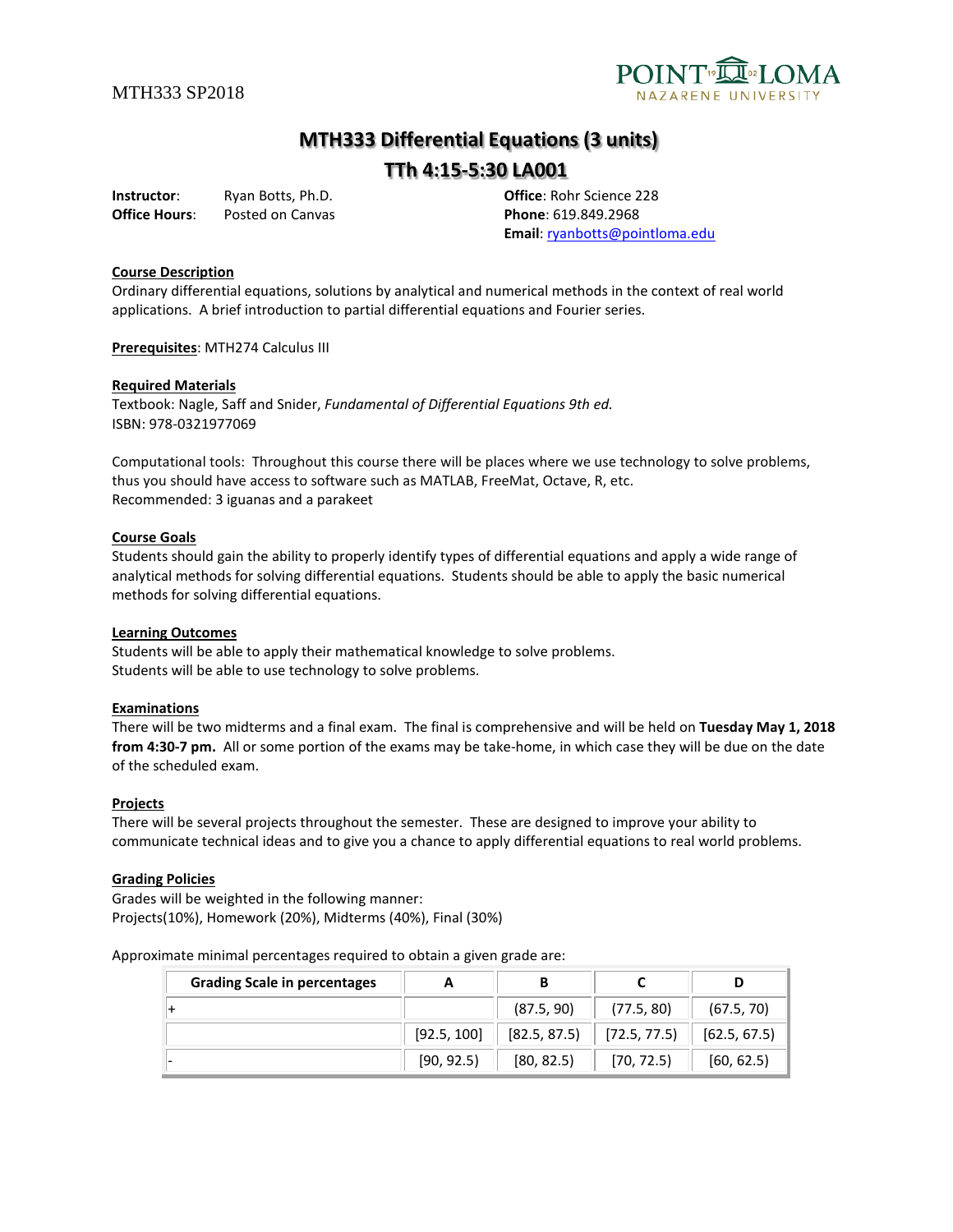### MTH333 SP2018



- **Late work**. A written assignment or computer assignment is late if it is not received at the beginning of class on the due date. Late work will not be accepted. Make-up tests (or the exam) will be given by prior arrangements with the instructor or for a documented emergency. All late work (exams, homework or projects) will receive no credit.
- **Format for Projects**. Assignments collected must be prepared in a style suitable for grading. The projects will be graded on clarity and writing quality.
	- o the organization must be easy to follow
	- o the work must be typed
	- o complete solutions must be written for problems (not just answers); solutions must be clearly marked
	- o use complete sentences to answer questions

#### **University Mission**

Point Loma Nazarene University exists to provide higher education in a vital Christian community where minds are engaged and challenged, character is modeled and formed, and service is an expression of faith. Being of Wesleyan heritage, we strive to be a learning community where grace is foundational, truth is pursued, and holiness is a way of life.

#### **Department Mission**

The Mathematical, Information, and Computer Sciences department at Point Loma Nazarene University is committed to maintaining a curriculum that provides its students with the tools to be productive, the passion to continue learning, and Christian perspectives to provide a basis for making sound value judgments.

#### **Attendance**

Attendance is expected at each class session. In the event of an absence you are responsible for the material covered in class and the assignments given that day.

Regular and punctual attendance at all classes is considered essential to optimum academic achievement. If the student is absent from more than 10 percent of class meetings, the faculty member can file a written report which may result in de-enrollment. If the absences exceed 20 percent, the student may be de-enrolled without notice until the university drop date or, after that date, receive the appropriate grade for their work and participation. See **Academic Policies** in the Undergraduate Academic Catalog.

#### **Academic Accommodations**

If you have a diagnosed disability, please contact PLNU's Disability Resource Center (DRC) within the first two weeks of class to demonstrate need and to register for accommodation by phone at 619-849-2486 or by e-mail a[t DRC@pointloma.edu.](mailto:DRC@pointloma.edu) Se[e Disability Resource Center](http://www.pointloma.edu/experience/offices/administrative-offices/academic-advising-office/disability-resource-center) for additional information. For more details see the PLNU catalog under [Academic Accommodations.](https://catalog.pointloma.edu/content.php?catoid=28&navoid=1761#Academic_Accommodations) Students with learning disabilities who may need accommodations should discuss options with the instructor during the first two weeks of class.

#### **Academic Honesty**

Students should demonstrate academic honesty by doing original work and by giving appropriate credit to the ideas of others. Academic dishonesty is the act of presenting information, ideas, and/or concepts as one's own when in reality they are the results of another person's creativity and effort. A faculty member who believes a situation involving academic dishonesty has been detected may assign a failing grade for that assignment or examination, or, depending on the seriousness of the offense, for the course. Faculty should follow and students may appeal using the procedure in the university Catalog. See [Academic Policies](http://catalog.pointloma.edu/content.php?catoid=18&navoid=1278) for definitions of kinds of academic dishonesty and for further policy information.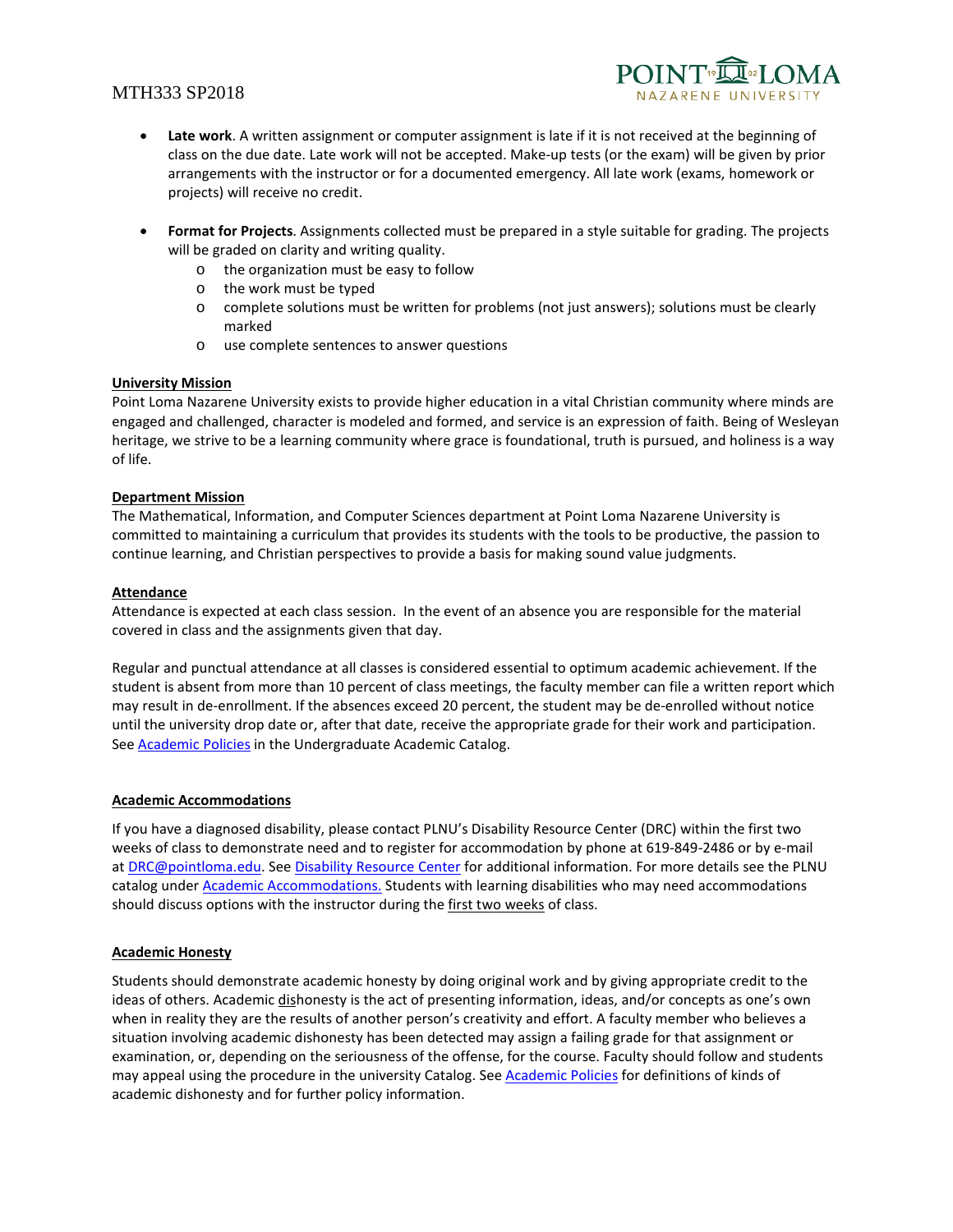### MTH333 SP2018



#### **Final Exam**

The final exam date and time is set by the university at the beginning of the semester and may not be changed by the instructor. This schedule can be found on the university website and in the course calendar. No requests for early examinations will be approved. Only in the case that a student is required to take three exams during the same day of finals week, is an instructor authorized to consider changing the exam date and time for that particular student.

#### **Copyright Protected Materials**

Point Loma Nazarene University, as a non-profit educational institution, is entitled by law to use materials protected by the US Copyright Act for classroom education. Any use of those materials outside the class may violate the law.

#### **Credit Hour**

In the interest of providing sufficient time to accomplish the stated course learning outcomes, this class meets the PLNU credit hour policy for a 3 unit class delivered over 15 weeks. Specific details about how the class meets the credit hour requirements can be provided upon request.